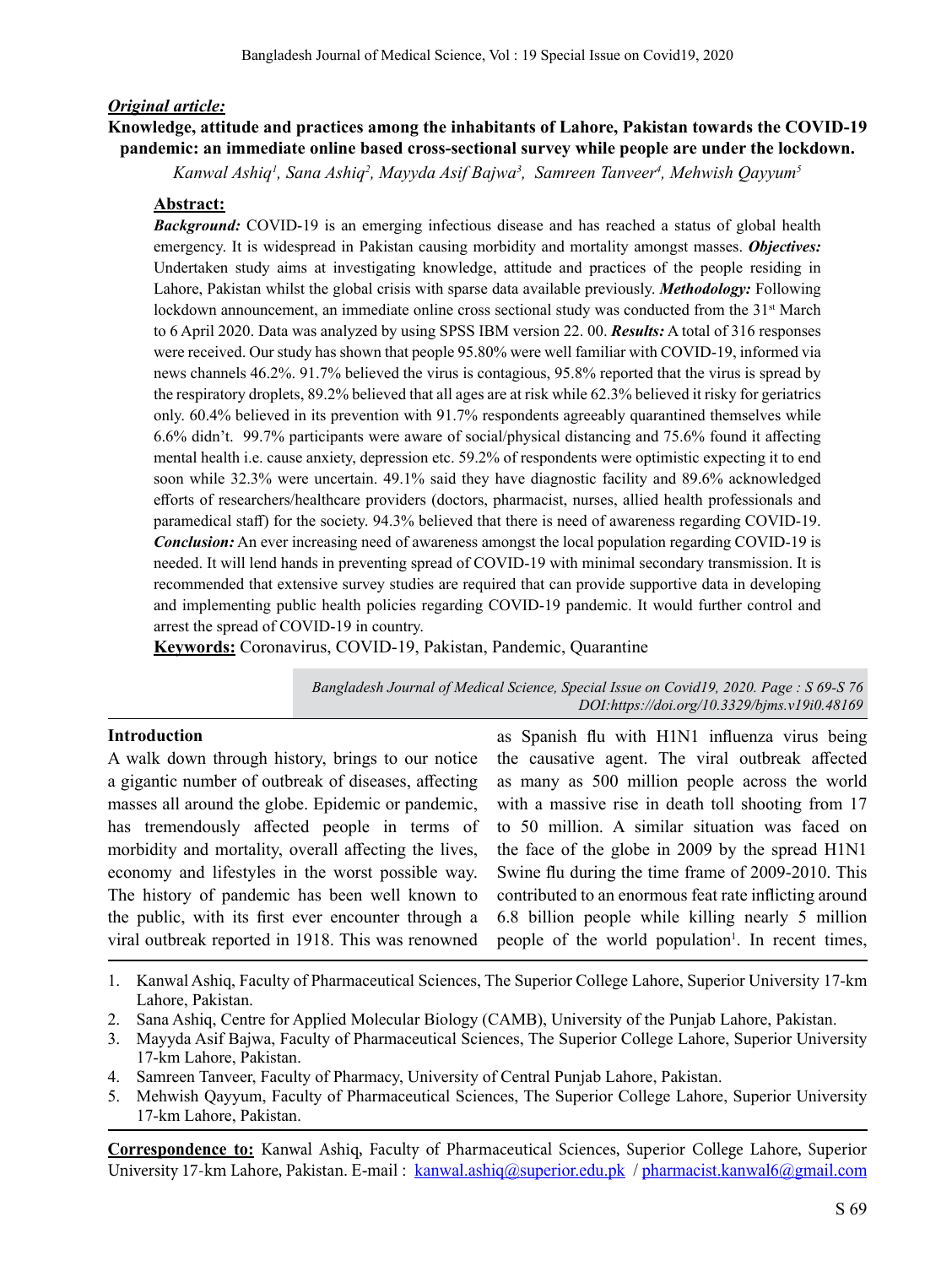COVID-19 outbreak is accounted as a global issue with a health emergency like situation. This has been closely associated with unprecedented outburst of pneumonia with an etiology previously not known well. The viral outbreak was first reported in Wuhan City, lying within Hubei province in the last month of year 2019. Following the findings of this disease, a novel virus that is corona virus was identified as the sole agent. Later named by the WHO (World Health Organization) as COVID-19. This has shown close association with previous outbreaks reported under, severe acute respiratory syndrome (SARS) and Middle East respiratory syndrome  $(MERS)^{2-3}$ . Structurally, coronaviruses are described as enveloped, singlestranded positive large RNA virus that is known for its zoonotic feature. Morphologically, it appears as spherical virions composed of a core shell fitted with surface projections akin to a solar corona. This is how the name was established from Latin word corona, meaning crown. Apparently, SARS-CoV-2 transferred from animals to humans via its oral consumption as food, finding its display in the Huanan sea food market in Wuhan, China<sup>4</sup>. The symptoms seen in patients infected with COVID-19 indicated a higher leukocyte count with high levels of plasma pro-inflammatory cytokines followed with abnormal respiratory findings. To understand better, a case with COVID-19 was reported with the 5 days of recurring fever with body's temperature affixed at 39.0 °C. Patient also had a cough presenting sounds of coarse breathing. Through clinical investigations, the sputum of the subject revealed positive realtime polymerase chain reaction (PCR) confirming COVID-19 infection<sup>5</sup>. In order to better understand the transmission and risk factors, a consistent data of epidemiological information must be obtained. This would rather explain, course and magnitude of geographic spread, infection related risks, transmission routes and to better plan to reduce this global burden via epidemiological models enabling prioritized surveillance post collection of real time data<sup>6</sup>. The current healthcare system of Pakistan does not promise a thorough service to the entire population. Thus, the only option feasible in times remains restriction of spreads, in turn less active cases. The number may decrease with timely testing of masses, quarantining active patients, imparting isolation and social distancing practices amongst public to break the chain of spread. Also passive counseling of public with communication between designated health authorities is the need of hour<sup>7</sup>. In addition to this, with rising threat of COVID-19 improving the

technical skills and knowledge of healthcare workers is also of paramount importance. Improvement in knowledge and global updates is a must to combat this pandemic disease<sup>8</sup>. The spread of this disease has taken the entire world alike, people's knowledge, adherence to control measures, precautions and overall attitude is important to be learnt in best interest of public health<sup>9, 10</sup>. The underlying study aims at investigating the knowledge, attitude and practices of the people residing in Lahore, Pakistan on this global crisis, as previously no such study was found through extensive literature review.

# **Materials and Methods**

# Duration

Following the lockdown announcement of towns/ cities, immediately a week study was conducted from the  $31<sup>st</sup>$  March to 6th April, 2020. An online cross sectional study was done in order to obtain the data since physical interaction for questionnaire distribution and filling was not possible to have the community based survey.

### Participants

For the purpose of sample collection, a form of two pages was generated by consulting the recent published studies<sup>9, 11.</sup> Further, sample collection proforma was uploaded on the Google forms and links were shared on different platforms (WhatsApp, FaceBook, LinkedIn, Twitter etc). Authors have also sought help from their reliable connections to spread this sample collection form in order to get maximum response from the volunteers. Participants who were sixteen years of age or above were allocated for the data collection based on their understanding. No area was confined to allow maximum data collection throughout the region. Respondents had to respond either in no or yes in order to confirm their participation voluntarily. Once approval of voluntary participation was confirmed participants were navigated to the sample collection instrument.

Sample collection instrument and statistical analysis The sample collection form was divided into the two parts. First section dealt with demographic information including: Name, age, gender, marital status, education and residence city/town. Second area broadly covered knowledge, attitude and practice analysis which included various questions provided with yes, no and may be options. Knowledge was analyzed through question 1 to 17 while questions from 18 to 25 assessed population attitude. However, questions from 25 to 29 were constructed to know the practices followed by the population in the current scenario. Following this, collected data was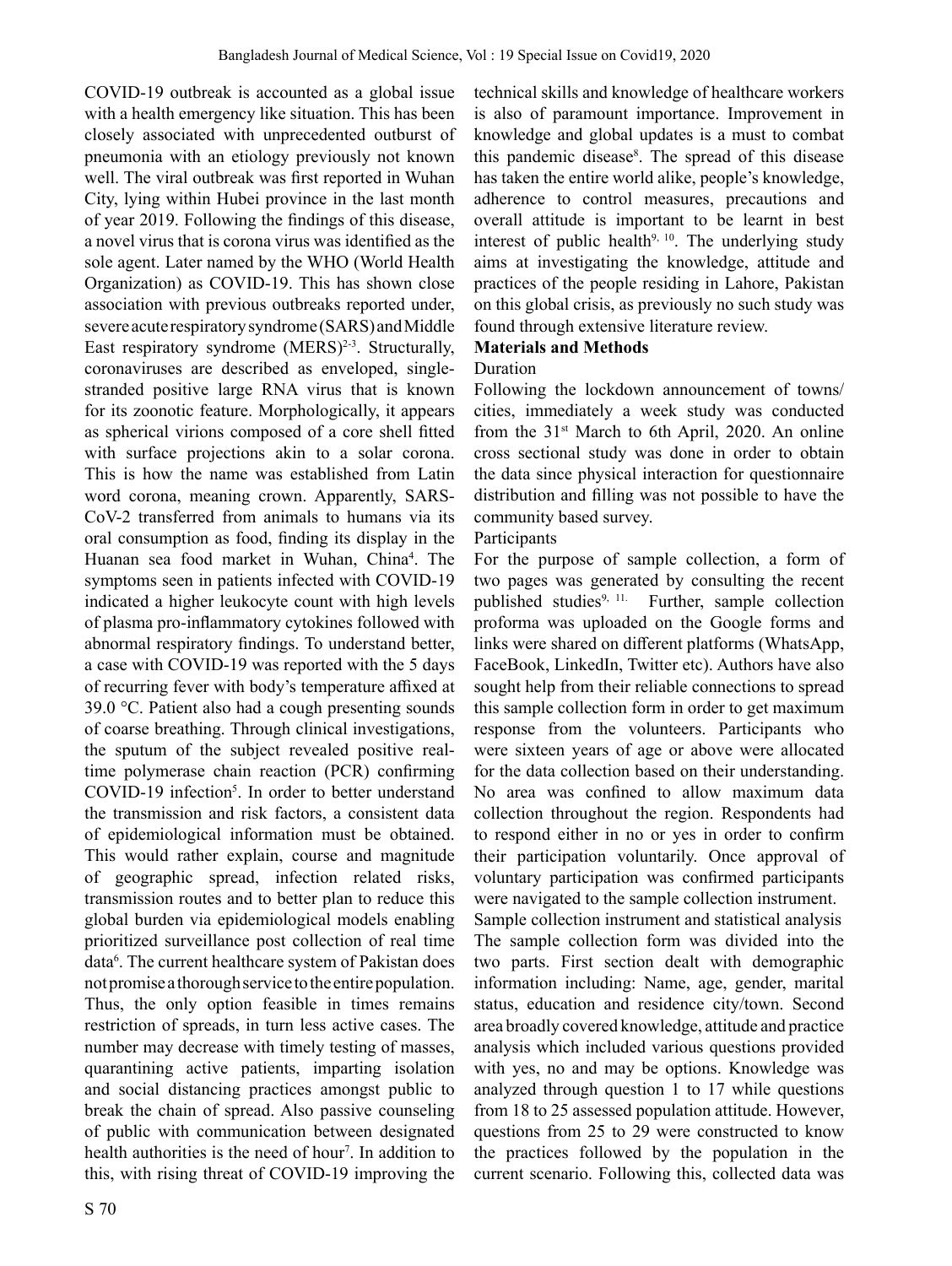analyzed by using SPSS IBM version 22. 00. Option codes 0, 1, and 3 were assigned to maybe, yes and no respectively while entering the data in SPSS. Frequencies, percentages, standard deviation (SD), independent t-test and ANOVA were calculated to evaluate the received data. The value of p (statistical significance level) was kept less than 0.05 which considered significant for this study.

#### **Results**

A total of 316 responses were obtained. The socio demographic information (table 1) showed that the majority of the population belonged to an age group of 21-25. Among 316 respondents 169 (53.48%) were females while 147 (46.52%) were males and most of them had a graduation degree 120 (37.97%). **Table 1.** Demographic characteristics of the participants

|                       | n(%)          | $+SD$ |
|-----------------------|---------------|-------|
| Age                   |               | 0.58  |
| $16 - 20$             | 83(26.27%)    |       |
| $21 - 25$             | 168(53.16%)   |       |
| $26 - 30$             | 27(8.54%)     |       |
| 31-35                 | 18(5.70%)     |       |
| $36-40$               | $13(4.11\%)$  |       |
| above 40              | 7(2.22%)      |       |
| Gender                |               | 0.5   |
| Male                  | 147(46.52%)   |       |
| Female                | 169(53.48%)   |       |
| <b>Marital Status</b> |               | 0.32  |
| Married               | $51(16.14\%)$ |       |
| Unmarried             | 265(83.86%)   |       |
| Education             |               | 0.55  |
| Matric or below       | $21(6.65\%)$  |       |
| Intermediate          | 67(21.20%)    |       |
| Undergraduation       | 76(24.05%)    |       |
| Graduation            | 120(37.97%)   |       |
| Post-graduation       | 32(10.13%)    |       |

Results regarding knowledge, attitude and practices were summarized in Table, 2, 3 and Figure 1. Our study has revealed that 303 people (95.80%) were familiar with COVID-19 and most of them heard about this disease through news channels 146  $(46.2\%)$  as compared to the social media 147 (46.5%), family 10 (3.2%) and other sources 13 (4.11%). 218 (69.1%) knew the cause of this pandemic while 93 (29.4%) were unaware of the exact cause of this pandemic, demonstrating the need to educate people about the disease. 290 (91.7%) participants revealed their knowledge of contagiousness of virus and 303 (95.88%) reported that virus spreads by the respiratory droplets. 283 (89.2%) respondents answered that the virus affects people of all age

groups. 197 (62.3%) claimed that elderly people were more prone to the infection while 21(6.64%) respondents were uncertain about this and 98 (31.0%) participants answered in negation. In terms of treatment of the COVID-19, 265 (83.9%) said that it was not available while 51 (16.1%) believed that treatment is available for COVID-19 infection.

191 (60.4%) of the current study candidates believed that COVID-19 infection is preventable while 115 (36.4%) were uncertain about this. 290 (91.7%) respondent quarantined themselves including their family members. 315 (99.7%) participants were well aware that social/physical distancing is helpful in avoiding the infection and breaking the chain of spread of disease. Regarding the COVID-19 diagnostic facility 155 (49.1%) respondents were found to have diagnostic facility as compared to the 81 (25.6%) who lied on the other extreme while 80 (25.3%) were unsure about this question. 297 (94%) of the participants responded in affirmation to the knowledge of COVID-19 symptoms which included dry cough, fever, fatigue and difficulty in breathing while 19 (6%) were unconvinced about the symptoms of COVID-19 infection. 238 (75.3%) participants thought that early supportive and symptomatic treatment could be helpful in cure of COVID-19 infection. 295 (93.4%) of the respondents said that isolation from the people who are infected with the COVID-19 virus is an effective way to reduce the spread of the virus as compared to 17 (5.4%), who were unsure about it.

295 (93.4%) of participants were well informed that people having interaction with someone having this infection should be immediately isolated for 14 days as an observational period. 308 (97.5%) of this survey candidates said that COVID-19 pandemic badly affected the world economy and 272 (86.1%) of the participants answered that in the prevailing scenario, people are faced with trouble in getting basic necessities (food/rations etc.). 239 (75.6%) of participants said that this pandemic affects people's mental health i.e. causing anxiety, depression etc. 187 (59.2%) of the respondents were optimistic and said that COVID-19 infection will end soon as compared to the 102 (32.3%) who were uncertain while 27  $(8.5\%)$  replied in negative. 193  $(61.1\%)$  of this survey candidates were satisfied by the government initiatives and practices to prevent infection as compared to the 65 (20.6%) and 58 (18.4%), who were not sure about it. 91 (28.8%) respondents said that herbal plants could be beneficial in treatment of infection as compared to the 190 (60.1%) who were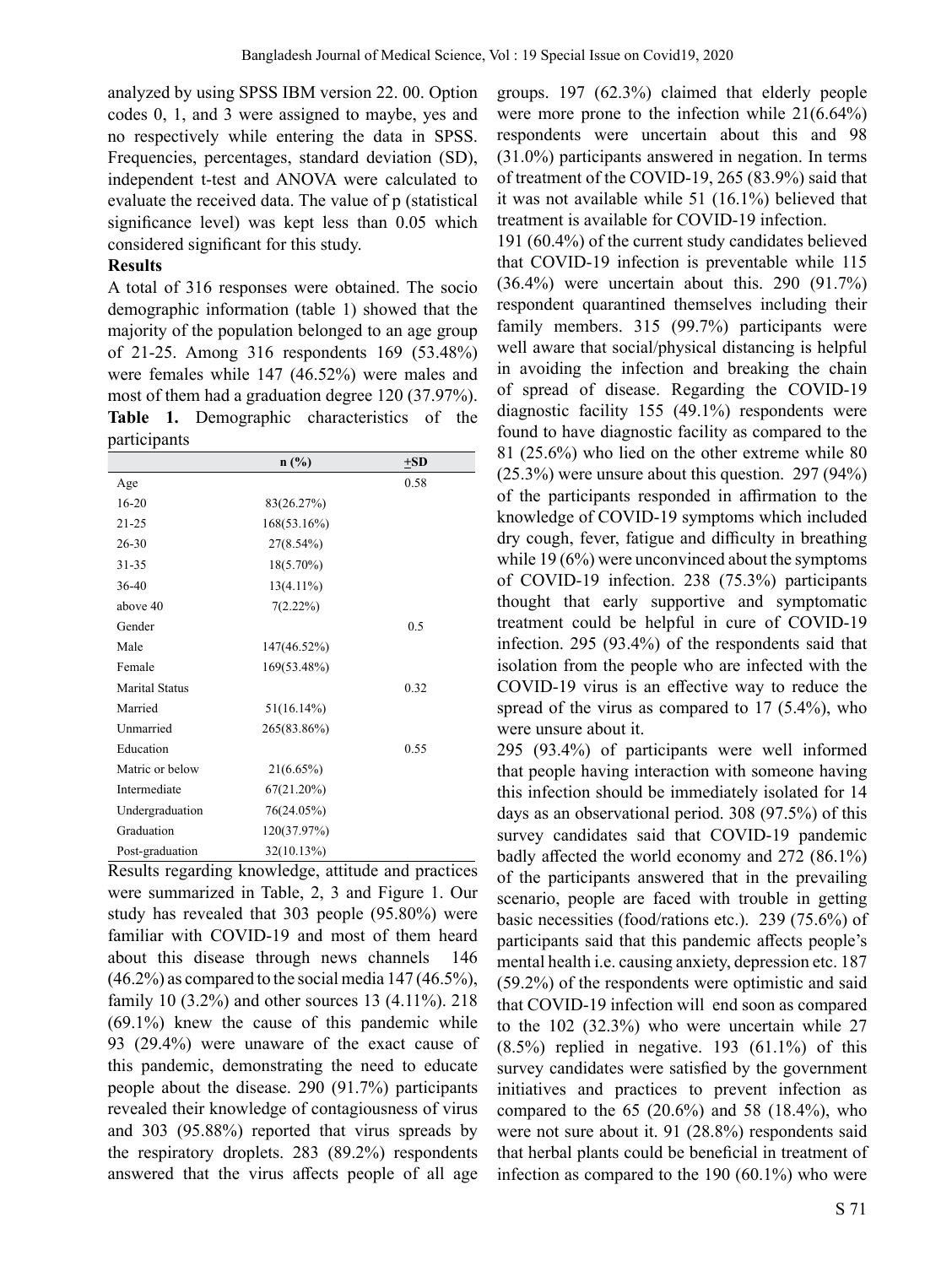indeterminate. Only 174 (55.1%) respondents claimed that people took this as a health emergency and followed preventive measures. 283 (89.6%) survey participants acknowledged the efforts of researchers/ healthcare providers (doctors, pharmacists, nurses, allied health professionals and paramedical staff) for their society. 298 (94.3%) participants responded that there is a dire need to spread general awareness regarding COVID-19 and the same number of participants revealed that they wash hands for 20 seconds and follow recommended procedure for washing hands. To prevent infection, participants practiced measures including social/physical distancing 219 (69.3%), wear mask 27(8.54%) etc. To improve mental health, participants replied that they adopted healthy activities which included exercise, yoga and walk 133(42.1%), maintain personal hygiene 62(19.6%), avoid junk food, eat fruits and take good sleep 55(17.4%), reading 23(7.3%) etc.

**Table 2.** Knowledge, attitude and practices assessment of the respondents

| <b>Items</b>                                                                                                                                                             | <b>Yes</b><br>$n$ (%) | No<br>$n$ (%) | May be<br>n(%) | $\pm$ SD |
|--------------------------------------------------------------------------------------------------------------------------------------------------------------------------|-----------------------|---------------|----------------|----------|
| You know about COVID-19                                                                                                                                                  | 303 (95.80%)          | $3(0.9\%)$    | $10(3.3\%)$    | 0.138    |
| You know the cause of this COVID-19 pandemic                                                                                                                             | 218 (69.1%)           | 93 (29.4%)    | $5(1.5\%)$     | 0.478    |
| COVID-19 virus is highly contagious                                                                                                                                      | 290 (91.7%)           | $10(3.16\%)$  | $16(5.0\%)$    | 0.232    |
| Virus spread by respiratory droplets                                                                                                                                     | 303 (95.88%)          | $11(3.48\%)$  | $2(0.06\%)$    | 210      |
| COVID-19 affect all age groups                                                                                                                                           | 283 (89.2%)           | $16(5.0\%)$   | $17(5.3\%)$    | 0.49     |
| Only elderly people affected severely                                                                                                                                    | 197 (62.3%)           | 98 (31.0%)    | $21(6.64\%)$   | 0.516    |
| Treatment is available for COVID-19 virus infection                                                                                                                      | 51 (16.1%)            | 265 (83.9%)   | $\mathbf{0}$   | 0.445    |
| COVID-19 infection is preventable                                                                                                                                        | 191 (60.4%)           | $109(3.2\%)$  | 115 (36.4%)    | 0.535    |
| You and your family members have quarantined in order to avoid<br>infection                                                                                              | 290 (91.7%)           | $21(6.6\%)$   | $5(1.5/\%)$    | 0.249    |
| Do you think social/physical distance is helpful in preventing the<br>spread of disease?                                                                                 | 315 (99.7%)           | 01 $(0.3\%)$  | $\mathbf{0}$   | 0.056    |
| Is there any diagnostic testing facility available in your region?                                                                                                       | 155 (49.1%)           | $81(25.6\%)$  | $80(25.3\%)$   | 0.715    |
| Dry cough, fever, fatigue and difficulty in breathing are the symptoms<br>of COVID-19 infection.                                                                         | 297 (94%)             | $\mathbf{0}$  | 19(6%)         | 0.238    |
| Early supportive and symptomatic treatment can be helpful in cure of<br>COVID-19infection                                                                                | 238 (75.3%)           | $11(3.5\%)$   | $67(21.2\%)$   | 0.465    |
| Isolation from the people who are infected with the COVID-19 virus<br>is an effective way to reduce the spread of the virus.                                             | 295 (93.4%)           | $4(1.3\%)$    | $17(5.4\%)$    | 0.255    |
| People who have interaction with someone having this infection<br>should be immediately isolated for 14 days as an observational period.                                 | 295 (93.4%)           | $3(0.9\%)$    | 18 (5.7%)      | 0.254    |
| COVID-19 pandemic affects the world economy badly                                                                                                                        | 308 (97.5%)           | $1(0.3\%)$    | $7(2.2\%)$     | 0.158    |
| In prevailing scenario people facing trouble in getting basic<br>necessities (food/rations etc)                                                                          | 272 (86.1%)           | 14 (4.4%)     | 30 (9.5%)      | 0.37     |
| COVID-19 pandemic affects mental health (depression, anxiety, loss<br>of interest etc.)                                                                                  | 239 (75.6%)           | $32(10.1\%)$  | 45 (14.2%)     | 0.493    |
| Do you think this infection can be controlled soon?                                                                                                                      | 187 (59.2%)           | $27(8.5\%)$   | 102 (32.3%)    | 0.594    |
| Are you satisfied by current practices and initiatives taken by the<br>government?                                                                                       | 193 (61.1%)           | $65(20.6\%)$  | 58 (18.4%)     | 0.624    |
| Herbal plants can be used treat this infection                                                                                                                           | 91 (28.8%)            | 35 (11.1%)    | 190 (60.1%)    | 0.688    |
| People taken this health emergency seriously and follow preventive<br>measures                                                                                           | 174 (55.1%)           | 81 (25.6%)    | 61 (19.3%)     | 0.668    |
| You acknowledge the efforts of researchers/healthcare providers<br>(doctors, pharmacist, nurses, allied health professionals and<br>paramedical staff) for their society | 283 (89.6%)           | $14(4.4\%)$   | 19(6%)         | 0.231    |
| There is need of general awareness about COVID-19 pandemic316<br>responses                                                                                               | 298 (94.3%)           | $7(2.2\%)$    | $11(3.5\%)$    | 0.239    |
| You wash hands for 20 seconds and follow recommended procedure<br>for washing hands                                                                                      | 298 (94.3%)           | $3(0.9\%)$    | 15(4.7%)       | 0.236    |

\*All calculated *p* values were less than 0.05 which means these were significant.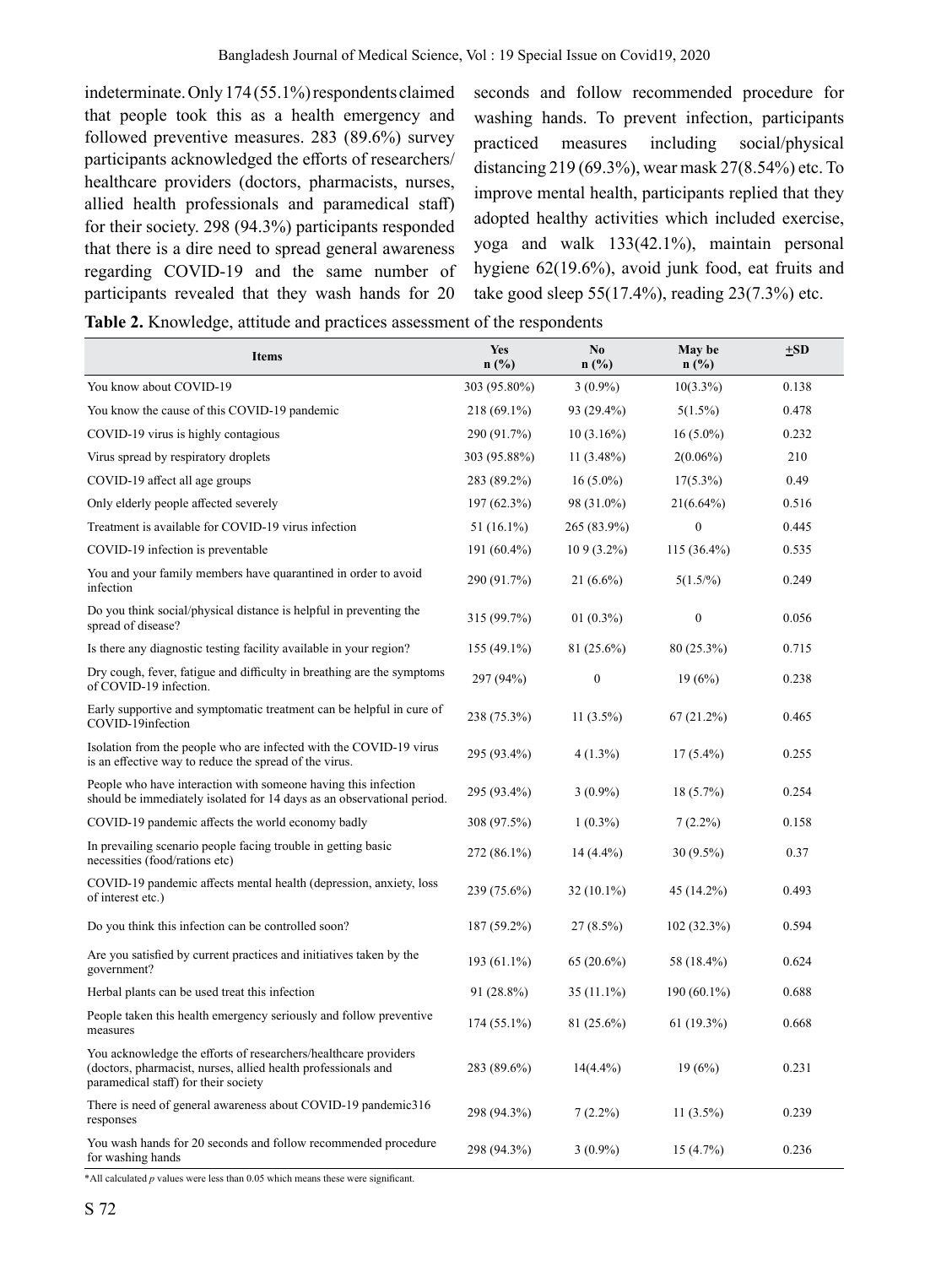|  |  | Table 3. Answers reported by the respondents |
|--|--|----------------------------------------------|
|  |  |                                              |

| <b>Items</b>                              | n(%)         |
|-------------------------------------------|--------------|
| From where you heard about this           |              |
| disease?                                  |              |
| News Channels                             | 146 (46.2%)  |
| Social Media                              | 147 (46.5%)  |
| Family                                    | $10(3.2\%)$  |
| Others                                    | 13 (4.11%)   |
| In your opinion, reason of COVID-19 is    |              |
| Caused by virus                           | 273(86.3%)   |
| By eating infected food                   | $13(4.11\%)$ |
| Gathering                                 | $14(4.4\%)$  |
| Poor immunity                             | $16(5.06\%)$ |
| Preventive measures you have taken to     |              |
| avoid or spread the COVID-19 infection    |              |
| Social/physical distancing                | 219(69.3%)   |
| Wear mask                                 | 27(8.54)     |
| Hand wash                                 | 70(22.2%)    |
| <b>Healthy activities adopted during</b>  |              |
| quarantine to improve mental health       |              |
| Exercise, yoga and walk                   | 133(42.1%)   |
| Reading                                   | 23(7.3%)     |
| Cooking                                   | $18(5.7\%)$  |
| Indoor games                              | $25(7.9\%)$  |
| Avoid junk food, eat fruits and take good | 55(17.4%)    |
| sleep<br>Maintain personal hygiene        | $62(19.6\%)$ |



**Figure 1.** Knowledge, attitude and practices assessment of the respondents

#### **Discussion**

To the best of our knowledge it is the first study in Pakistan which is based on knowledge, attitudes and practices of the community towards the COVID-19. Majority of the population in this study is educated and belongs to females. Current study indicates that the community is well informed and has sound knowledge about the COVID-19. News channels and social media have played a significant role in this regard, to make communities familiar with COVID-19 pandemic<sup>9, 12</sup>. However, this study has several limitations i.e. only literate people were accessible through online portals and to fill the form. English language must be understood by the respondents, participants needed to have an account to access the questionnaire and dissemination of the sampling instrument only through an online platform10. Majority of the population stated that COVID-19 is transmitted through respiratory droplets, can affect all age groups and elderly people were more prone to develop severe infection which could lead to death<sup>13</sup>. Public was well aware about the signs and symptoms of the COVID-19 infection which included dry cough, fever, fatigue and difficulty in breathing. Many participants of this study were unsure if COVID-19 infection is preventable and early supportive treatment and isolation of the infected patient is helpful in controlling the spread or not. Many studies suggested that COVID-19 infection is preventable at the general population and national level through implementation of proper strategies. For COVID-19 infection there is no treatment available and a large number of the respondents agreed on this point $14$ . Quarantine or social distancing is helpful in reducing the number of COVID-19 cases. In the prevailing scenario, the government deemed that lockdown could be a best option which may prove beneficial in controlling the infection and declared countrywide lockdown. Many people respect this decision and keep themselves under the lockdown but still there are people who didn't take this health emergency seriously. These people are at high risk to have infection and become a source of spreading COVID-19 infection which may result into a hindrance in achieving the goal i.e. controlling the infection<sup>15, 16</sup>. This survey indicates that more than fifty percent of the respondents admire government initiatives and practices in order to cope with the current situation while remaining are not satisfied. The present study has also highlighted that the public is facing troubles while getting basic necessities (food/rations etc). Further, Pakistan is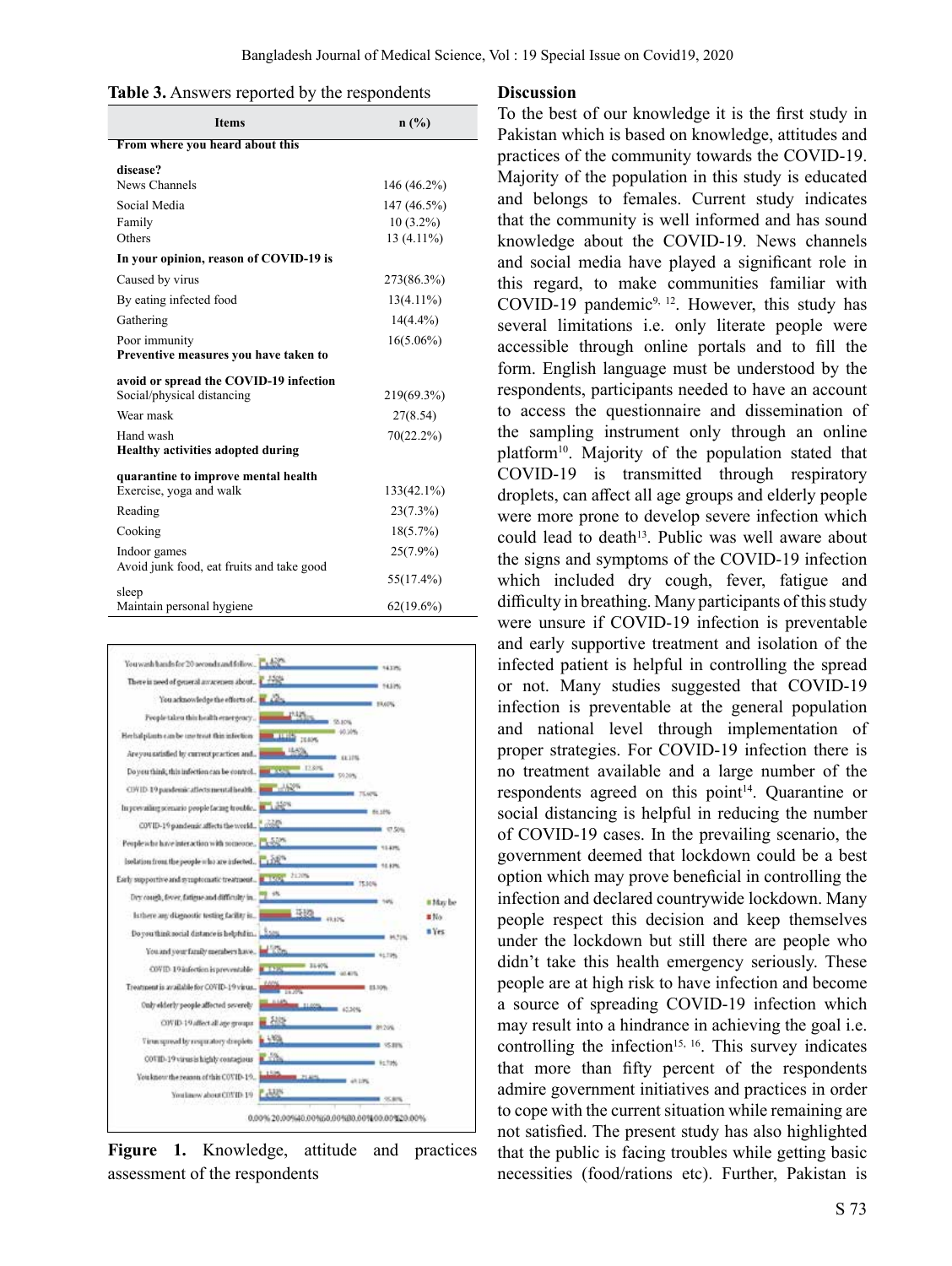already facing the economic crisis and it is quite difficult to sustain this lockdown for a longer period otherwise it is supposed that people may face issues to have basic necessities $17, 18$ . Many people residing in Pakistan also imply herbal medicines to treat various ailments with strong belief but for COVID-19 cure, many people are unconfident. An investigation has suggested that cure of H1NI and SARS through Chinese traditional medicine is well documented, based on human evidence and historical data and such medicine could be an alternative approach to prevent COVID-19 in high risk communities<sup>19</sup>. This study is also focused on the availability of diagnostic facilities to the public. Less than half of participants agreed on its availability while remaining claimed that it is not available or unsure. Earlier, Pakistan lacked the COVID-19 diagnostic facility and now Pakistan has received Primer from Japan and the rapid diagnostic kits from China. Now, Pakistan has the diagnostic facility at major centers and still there is need to establish more testing points to screen maximum population<sup>20</sup>. COVID-19 also poses challenges to the mental well-being and resilience of the societies. This current global health emergency has badly impacted the psychological health (i.e. depression, anxiety, boredom, frustration etc.) of the individuals. To deal with it many people have adopted healthy activities which include exercise, yoga, playing indoor games, reading, writing, cooking etc.<sup>21, 22</sup> further launching of many new free online courses in this duration of crisis is also an effective way to keep people (especially students) busy and has opened new doors of learning<sup>23</sup>. Worldwide frontline heroes including the health care providers (doctors, pharmacists, nurses, allied health care professionals and paramedical staff) and researchers are working tirelessly to fight against the COVID-19 by putting their lives at risk. People not only Pakistan, but globally acknowledge their efforts and struggle<sup> $24-26$ </sup>.

### **Conclusion**

Present study concludes that people are well informed about COVID-19 however still there is need of awareness amongst masses regarding COVID-19 to counteract the spread. People should rather quarantine themselves in order to prevent infection, catering this as a health emergency by keenly observing precautionary measures. However, to keep a mental and physical balance of health, people should adopt healthy activities during the lockdown. It is obvious from this study that the community also acknowledges the struggle and determination of the researchers and frontline healthcare providers for the well-being of their society.

### **Conflict of interest**

The authors declare that there is no conflict of interest. **Funding** 

# None

# **Ethical clearance**

This cross sectional survey study has been conducted after obtaining suitable informed consent from volunteers. After approval from the participants data were collected and confidentiality of the information was secured.

### **Authors contribution**

Data gathering and idea owner of this study: Kanwal Ashiq

Study design: Kanwal Ashiq, Sana Ashiq

Data gathering: Kanwal Ashiq, Sana Ashiq, Mayyda Asif Bajwa, Samreen Tanveer, Mehwish Qayyum

Writing and submitting manuscript: Kanwal Ashiq, Sana Ashiq

Editing and approval of final draft: Kanwal Ashiq, Sana Ashiq, Mayyda Asif Bajwa, Samreen Tanveer, Mehwish Qayyum

**Acknowledgments:** Authors would like to acknowledge all participants who volunteer themselves for this survey.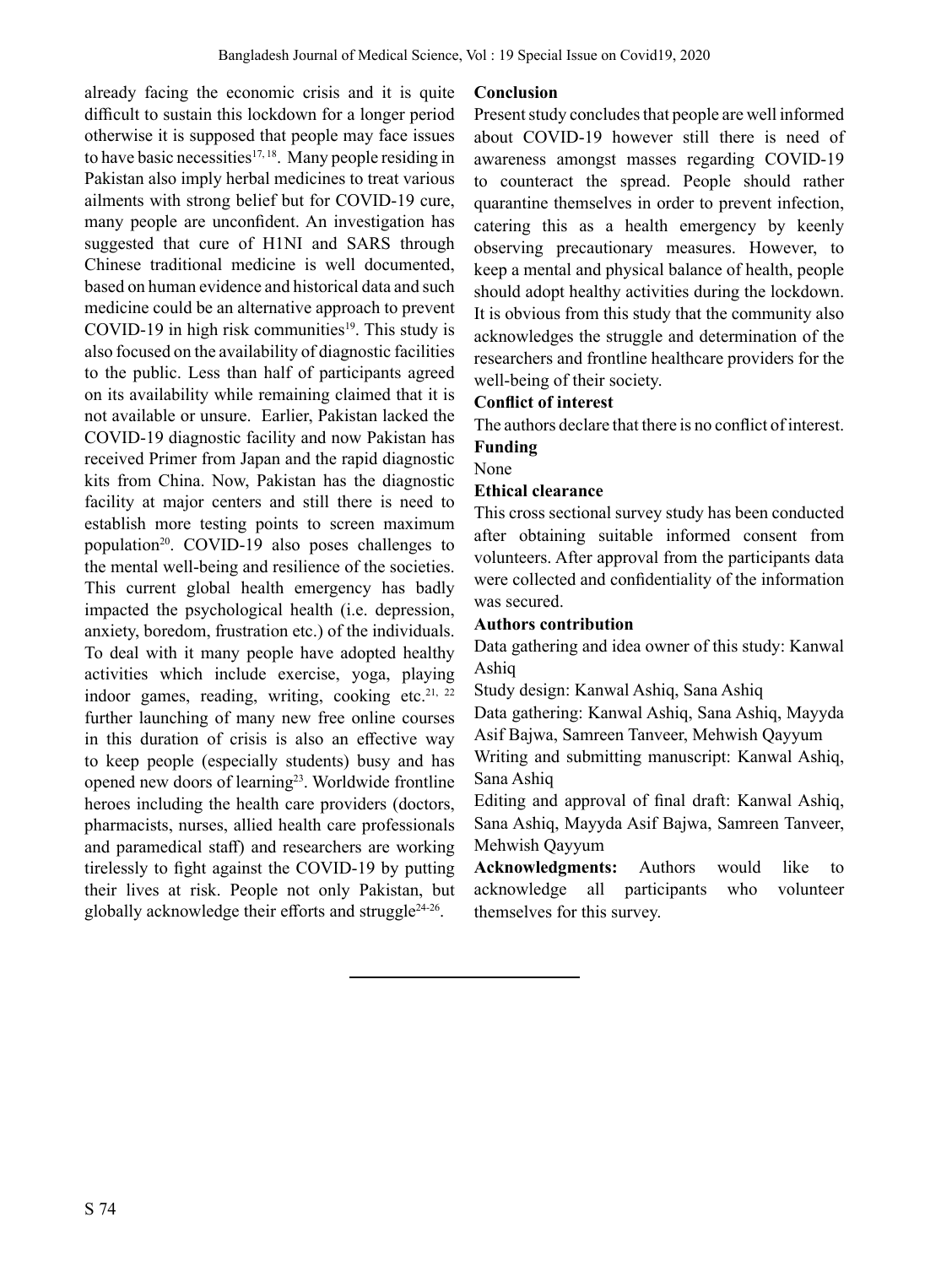## **References:**

- 1. Arshad A, Afzal S. An update on preventive measures of COVID-19 in Pakistan. *Annals of King Edward Medical University*. 2020; **26**(1):1-2. http://annalskemu.org/ journal/index.php/annals/article/view/3266
- 2. Sohrabi C, Alsafi Z, O'Neill N, Khan M, Kerwan A, Al-Jabir A, et al. World Health Organization declares global emergency: A review of the 2019 novel coronavirus (COVID-19). *International Journal of Surgery*. 2020; **76**:71-76. https://doi.org/10.1016/j.ijsu.2020.02.034
- 3. Lipsitch M, Swerdlow DL, Finelli L. Defining the epidemiology of Covid-19—studies needed. *New England Journal of Medicine*. 2020; **382**:1194-1196. https://doi.org/10.1056/NEJMp2002125
- 4. Velavan TP, Meyer CG. The COVID-19 epidemic. *Tropical Medecine and International Health*. 2020; **25**(3):278-80**. https://doi.org/10.1111/tmi.13383**
- 5. Rothan HA, Byrareddy SN. The epidemiology and pathogenesis of coronavirus disease (COVID-19) outbreak. *Journal of Autoimmunity*. 2020; **109**:102433. https://doi.org/10.1016/j.jaut.2020.102433
- 6. Xu B, Kraemer MU, Gutierrez B, Mekaru S, Sewalk K, Loskill A, et al. Open access epidemiological data from the COVID-19 outbreak. *The Lancet Infectious Diseases*. 2020; **20**(5):534. https://dx.doi.org/10.1016% 2FS1473-3099(20)30119-5.
- 7. Raza S, Rasheed MA, Rashid MK. Transmission Potential and Severity of COVID-19 in Pakistan. *Preprints*. 2020: 1-10. https://dx.doi.org/10.20944/ preprints202004.0004.v1
- 8. Bhagavathula AS, Aldhaleei WA, Rahmani J, Mahabadi MA, Bandari DK. Novel Coronavirus (COVID-19) Knowledge and Perceptions: A Survey on Healthcare workers. *MedRxiv*. 2020: 1-15. https://doi.org/10.1101/ 2020.03.09.20033381
- 9. Zhong B-L, Luo W, Li H-M, Zhang Q-Q, Liu X-G, Li W-T, et al. Knowledge, attitudes, and practices towards COVID-19 among Chinese residents during the rapid rise period of the COVID-19 outbreak: a quick online cross-sectional survey. *International Journal of Biological Sciences*. 2020; **16**(10): 1745-1752. https:// dx.doi.org/10.7150%2Fijbs.45221
- 10. Geldsetzer P. Knowledge and Perceptions of COVID-19 Among the General Public in the United States and the United Kingdom: A Cross-sectional Online Survey. *Annals of Internal Medicine*. 2020. https://doi. org/10.7326/M20-0912
- 11. Rao ASS, Vazquez JA. Identification of COVID-19 can be quicker through artificial intelligence framework using a mobile phone-based survey in the populations when cities/towns are under quarantine. *Infection Control & Hospital Epidemiology*. 2020; **41**(7):826-830 https://doi.org/10.1017/ice.2020.61
- 12. La V-P, Pham T-H, Ho M-T, Nguyen M-H, P Nguyen K-L, Vuong T-T, et al. Policy Response, Social Media and Science Journalism for the Sustainability of the Public Health System Amid the COVID-19 Outbreak: The Vietnam Lessons*. Sustainability*. 2020; **12**(7):2931. https://www.mdpi.com/2071-1050/12/7/2931#.
- 13. Guo Y-R, Cao Q-D, Hong Z-S, Tan Y-Y, Chen S-D, Jin H-J, et al. The origin, transmission and clinical therapies on coronavirus disease 2019 (COVID-19) outbreak–an update on the status. *Military Medical Research*. 2020; **7**(1):1-10. https://link.springer.com/article/10.1186/ s40779-020-00240-0
- 14. Adhikari SP, Meng S, Wu Y-J, Mao Y-P, Ye R-X, Wang Q-Z, et al. Epidemiology, causes, clinical manifestation and diagnosis, prevention and control of coronavirus disease (COVID-19) during the early outbreak period: a scoping review. *Infectious Diseases of Poverty*. 2020; **9**(1):1-12. https://link.springer.com/article/10.1186/ s40249-020-00646-x.
- 15. Wilder-Smith A, Freedman D. Isolation, quarantine, social distancing and community containment: pivotal role for old-style public health measures in the novel coronavirus (2019-nCoV) outbreak. *Journal of Travel Medicine*. 2020; **27**(2):taaa020. https://academic.oup. com/jtm/article/27/2/taaa020/5735321.
- 16. Watkins J. Preventing a covid-19 pandemic. *British Medical Journal*. 2020; **368**:m810 https://doi. org/10.1136/bmj.m810.
- 17. Hina H, Qayyum A. Effect of financial crisis on sustainable growth: Empirical evidence from Pakistan. *Journal of the Asia Pacific Economy*. 2019; **24**(1):143- 64. https://doi.org/10.1080/13547860.2019.1573453.
- 18. Remuzzi A, Remuzzi G. COVID-19 and Italy: what next? *The Lancet*. 2020: 1225-1228. https://doi.org/10.1016/ S0140-6736(20)30627-9.
- 19. Luo H, Tang Q-l, Shang Y-x, Liang S-b, Yang M, Robinson N, et al. Can Chinese medicine be used for prevention of corona virus disease 2019 (COVID-19)? A review of historical classics, research evidence and current prevention programs. *Chinese Journal of Integrative Medicine*. 2020; **26**(4): 243–250. https://link. springer.com/article/10.1007/s11655-020-3192-6.